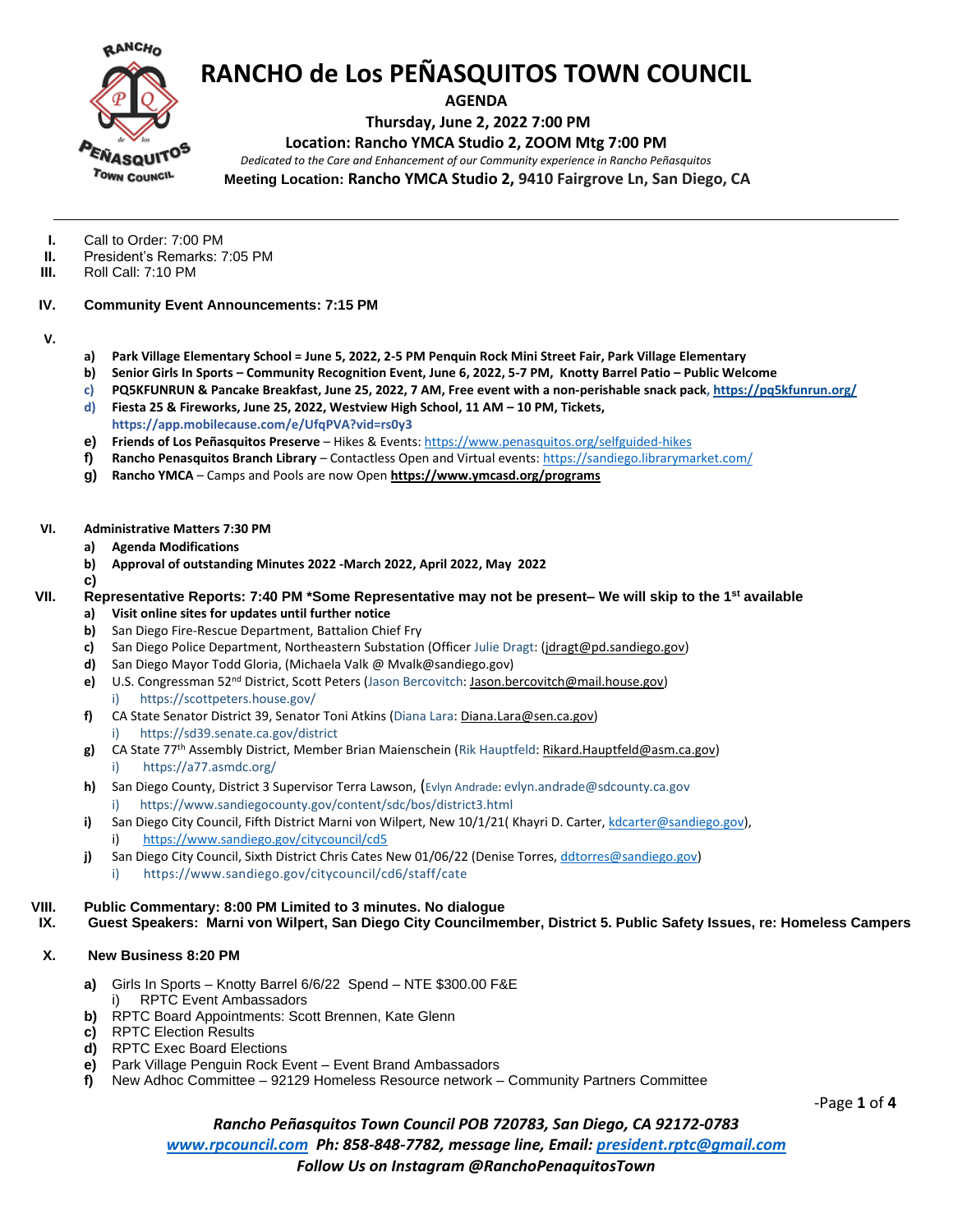**AGENDA**

#### **Thursday, June 2, 2022 7:00 PM**

#### **Location: Rancho YMCA Studio 2, ZOOM Mtg 7:00 PM**

*Dedicated to the Care and Enhancement of our Community experience in Rancho Peñasquitos*

#### **XI. Committee/Representative Reports: 8:45 PM 3 minutes each**

**a)** Executive Reports: President, Secretary, Treasurer, Parliamentarian, VP

#### **XII. Committee Reports**

- **a) Community Partners & Events/Membership Committee** One new recurring CP-Platinum StemZone
- **b) Fiesta/Fireworks** Brian Reschke –
- **c)** Government Affairs Dave DeVries –
- **d) Grants** Executive Committee
- **e) Safety & Health** RPFSC, Mike Shoecraft
- **f) Web~Print~Social Media** Kate Glenn & Darwin Villaruz

#### **i) Representative Reports**

- **ii)** Community Leaders Forum Jim Hogan
- **iii)** Maintenance Assessment District Brian Reschke
- **iv)** Parks & Rec Council Theresa Gonzaga
- **v)** Planning Board Matthew Megna
- **vi)** Poway Unified School District Jamal Felton
- **vii)** Community School Collaborative–No meeting to report

#### **XIII. Town Council Members Comments: 8:50 PM (3 minutes per person, no discussion)**

#### **XIV. Adjourn: 9:00 PM**

**Community Representative Reports on Page 5**

## **Thank you to our Community Partners & Event Sponsors**

**Beth Kiernan – Bronze Bridget Palomino Real Estate Platinum Bern McGovern-Off the 56 Platinum Fox Graphics – In Kind Frescos Pizz-e-ria - Platinum Roger Platt – Centurion Pest Control**

**Platinum JJLaw - Platinum J Lomahan – Platinum Lomahan Real Estate Corp Kate Glenn – Pawtails Petcare Platinum Wave Church Platinum**

**Pam Campbell- ILend Girl**

**Nicholas Harris-Platinum Melissa Sofia-Premiere**

**Yoni Breziner-Premiere**

**Sam May-Platinum**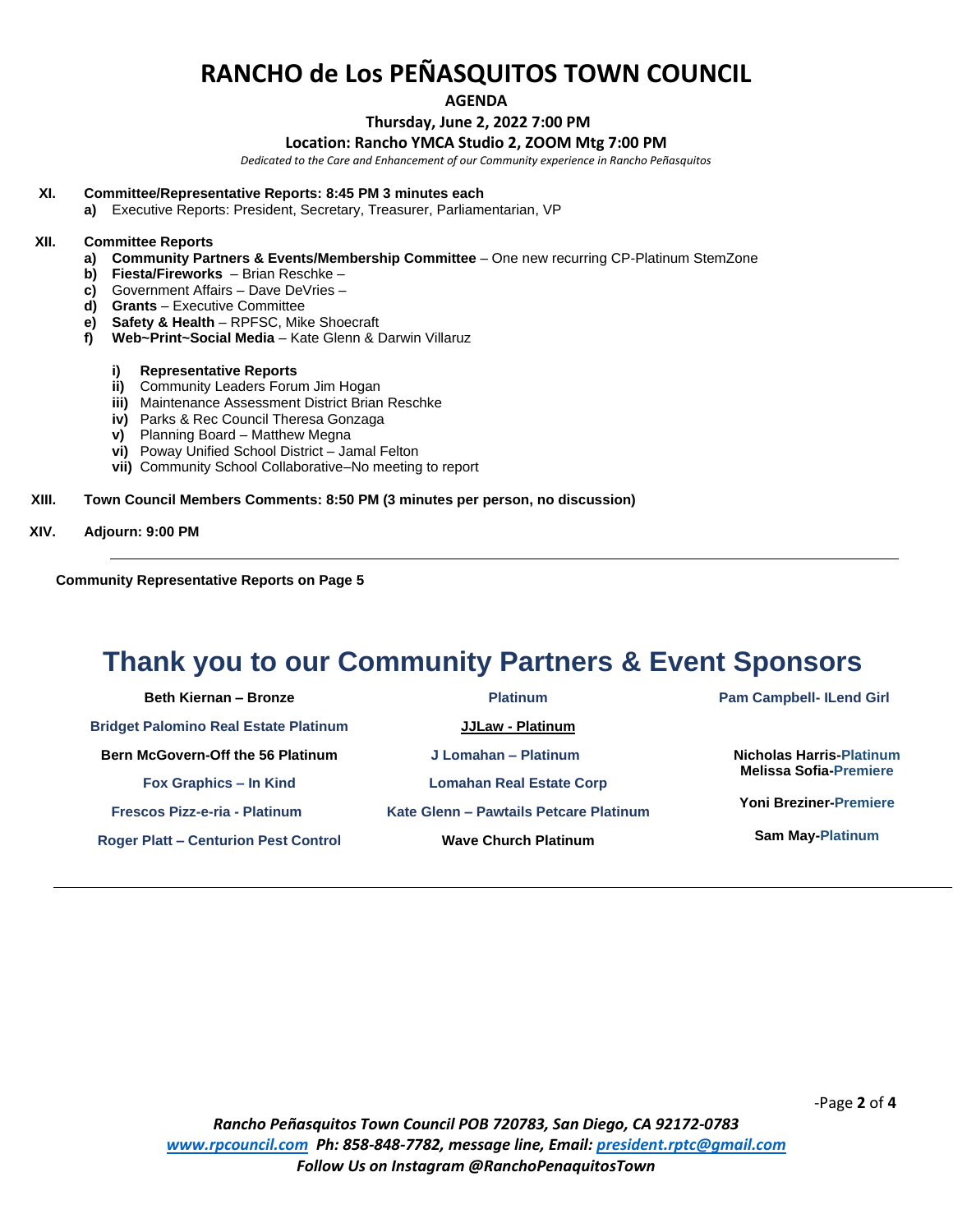**Community Service Since 1975**

## **Rancho de Los Peñasquitos Town Council Members for 2020-21**

**District 1 (Adobe Bluffs)**

Kate Glenn (2022) **President** Open

**District 2 (Canyon View)** Ranessa Santos-Packard (2022)**, Secretary**

**District 3 (Deer Canyon)** Alan Gin, (2022) **Parliamentarian** Michael Jones (2022)

**District 4 (Los Peñasquitos** Braden Overggard (2023) Tiara Leonard (2022)

**District 5 (Park Village)** Beth Kiernan, (2023) Timothy Dougherty (2022)

**District 6 (Rolling Hills)** Brian Reschke (2022) VP

**District 7 (Sundance)** Jim Hogan (2023) Dave DeVries (2022)

**District 8 (Sunset Hills)** Theresa Gonzaga (2022) Jamal Felton (2022) D8

**District 9 (Torrey Highlands)** Darwin Villaruz (2022)

**Members at Large** Ralph Peters (2022) D1 Matthew Megna, (2022) D7 Jocelyn Lomahan (2022)D5 Frank Xu (2022) D3

# **Active Committees & Current Members.**

## **There is still room on these committees for you! Reach out, join us making a positive difference for RP!**

**Community Partners/Fundraising/Membership –** Kate Glenn, Chair, Members:Brian Reschke, Jocelyn Lomehan. Zoom Mtgs scheduled for middle of the month around the 15<sup>th</sup> of each month, 1-2 hours. Contact us to get involved @president.rptc@gmail.com

### **Web, Print & Social Media Webmaster: Darwin Villaruz Web/Print/Social Media: Kate Glenn**

Monthly Zoom Mtgs scheduled for middle of the month around the 15<sup>th</sup> of each month, 1-2 hours or less. Contact us to get involved@ [web.print.rptc@gmail.com](mailto:web.print.rptc@gmail.com)

**Community Events – Spooktacular, Fiesta: Kate Glenn, Chair, Members: Brian Reschke, Jamal Felton, Jocelyn Lomehan**. Monthly Zoom Mtgs scheduled for middle of the month around the 15<sup>th</sup> of each month, 1-2 hours or less. Contact us to get involved @president.rptc@gmail.com

**Banner District –** Kate Glenn. Contact Kate Glenn @ [president.rptc@gmail.com](mailto:president.rptc@gmail.com)

**Health & Safety –** Niel Marmetto, Mike Shoecraft, Dennis Spurr. Fire Safety Seminars, Coyote Abatement and Health Fairs. Contact @web.print.rptc@gmail.com.

**Adhoc – ByLaws/Ethics Committee** – **Alan Gin,Advisor, Chair, Tim Dougherty, Co-Chair. Members: Ranessa Santos-Packard, Jamal Felton, and Beth Kiernan**

**Executive Board** – Monthly Meetings on **the Tuesday a week prior to** the monthly Board Mtg via Zoom. Kate Glenn, President, Brian Reschke, VP, Alan Gin, Parliamentarian, Roger Platt, Treasurer.